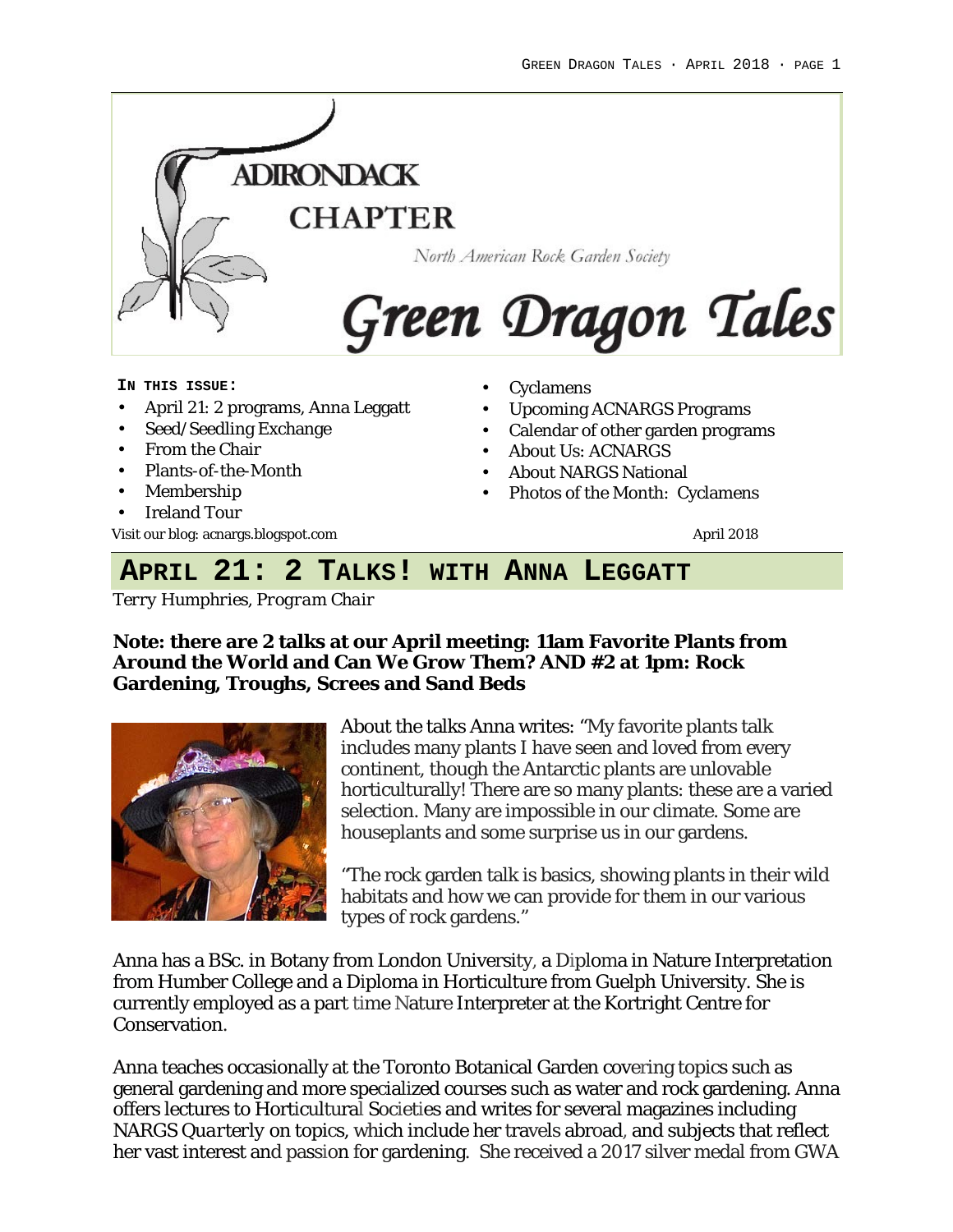(the Association for Garden Communicators) for her article "Anna's Plant Pick: *Taraxacum Officinale* Dandelion - Is It a Weed?"

Anna is a past chair of the Ontario Rock Garden Society, former editor of the ORGS newsletter, serves as a Director of North American Rock Garden Society and much, much more. She is basically a mad gardener, gardening in a comparatively large garden in Toronto with lots of shade and mink, deer, rabbits, and groundhogs. Anna loves shrubs, bulbs, rock gardening, wildflowers, Japanese effects, working with stone and changing her garden design. She says she wants to grow vegetables. However, the deer and groundhog would like them as well.

**Our meeting will be held** in the Whetzel Room, Room 404, at 236 Tower Road, Cornell University. Map at the end of this newsletter. Bring your own bag lunch at noon for socializing before the meeting. Refreshments to share are appreciated.

### **APRIL SEED & SEEDLING EXCHANGE; MAY PLANT SALE**

*David Mitchell, Plant Sale Coordinator*

At our April meeting we invite our members to bring in extra seeds and seedlings they would like to share. We are expanding the exchange this year to include a seed exchange – so if you have surplus seed, please consider sharing. Potting mix, labels, and small pots will be supplied. This could be the year you try your hand at starting some rock garden plants from seed. We'll make it easy!

As for the seedlings, we'll provide plastic bags and labels. Seedlings are free for members with a nominal charge for non-members (bring quarters or better yet join the Chapter!). Potted divisions will also be accepted and priced for sale or held for the May plant sale. There may even be a bidding table if we get something special!

I'm hoping the seedlings will find good homes and that some will show up on our tables at the May and August plant sales. The seedling exchange is a great way to learn about how to grow plants on from seeds.

It is also time to pot up your divisions for the May plant sale. Please note and **SAVE THE DATE NOW** for our big plant sale fundraiser at the annual Cooperative Extension Garden Fair. The sale is now scheduled for **Sunday, May 20 – the Sunday following Mother's Day Sunday -** at the Ithaca High School. We expect to set up at our usual indoor location. More information on potting up plants and this event will be published in the May newsletter.

### **FROM THE CHAIR**

*John Gilrein, ACNARGS Chair*

A few weeks ago I was beginning to think winter was over, alas it is not so! Everything blooming here is now buried under a half a foot or more of snow. But I look to the sky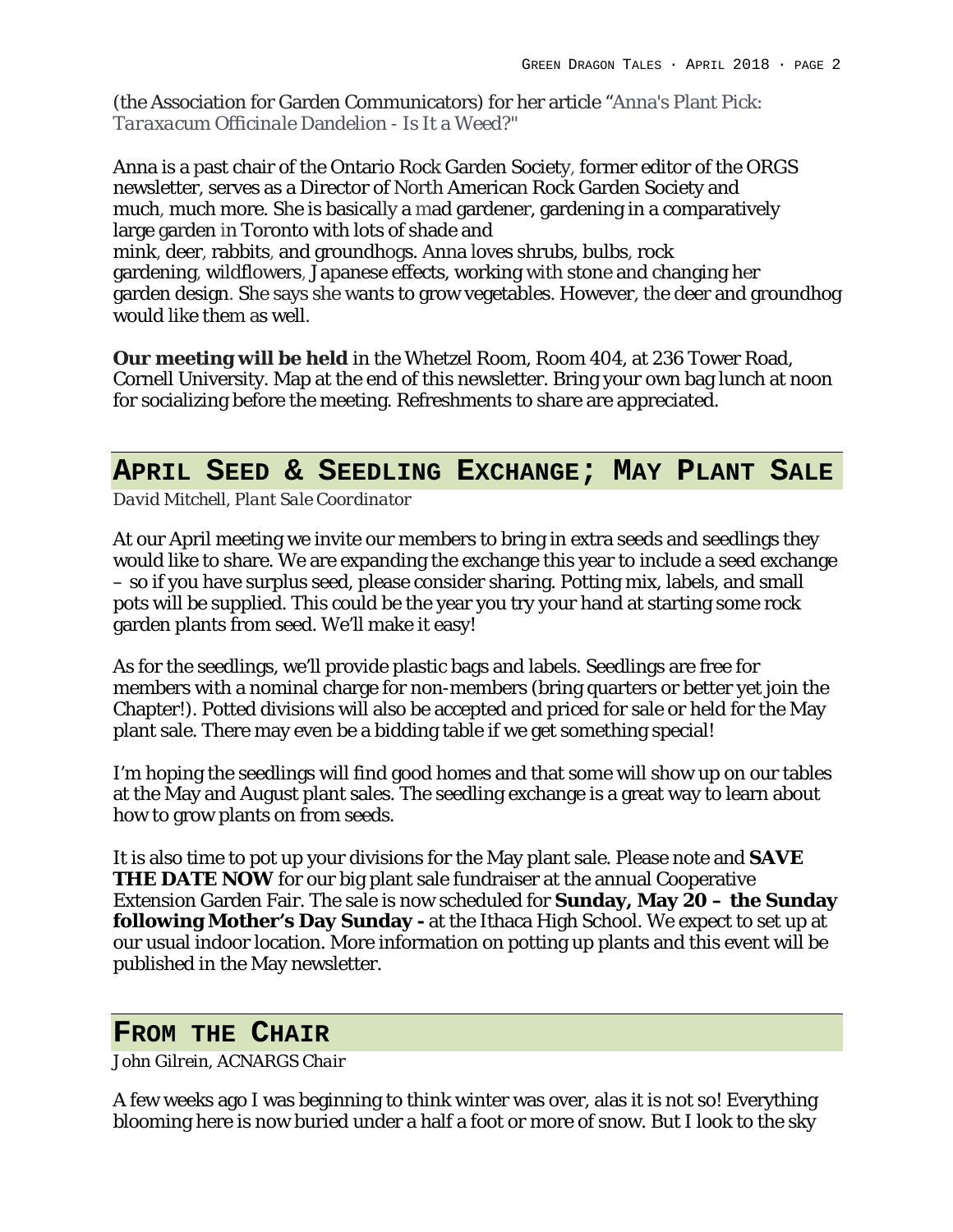for hope: I see robins, blackbirds (only the males so far), turkey vultures, and flocks of migrating snow geese.

The main event with the Adirondack Chapter outside of the meetings lately has been research into whether ACNARGS could host an Annual General Meeting (AGM) of our parent organization, NARGS. An AGM is normally a weekend gathering of NARGS members from the US and Canada (possibly a few international) with speakers, garden tours, and visits to natural areas. The tentative date for this event would be June 2020, two years away.

A small group of involved members have done research on some of the critical needs for the AGM like lodging, meals, charter buses, and speakers and their associated costs. We needed to start with some research to determine whether a meeting was feasible in Ithaca, NY. Should the Adirondack Chapter pursue hosting the AGM, holding the event would remain subject to the review, expertise, and approval of NARGS, including the financial aspects. If you have questions about the AGM, please contact a board member (contact information is at the end of the newsletter).

Should the board opt to proceed in their planning to host the AGM, we certainly hope that many of our local members would register and attend the event. We also realize that our members have a diverse array of interests and time commitments; not everyone is as crazy about rock garden plants as me for example, and some of our members will elect not to participate. That's fine. Ithaca is rich in beautiful areas interesting for their natural history and plant life, so we believe others would benefit from a trip to Ithaca.

If you are not currently a member of NARGS, or have never been a member, you may wonder how our chapter members benefit from NARGS. *[Editor's Note: See past* Green Dragon *newsletters containing testimonials from other NARGS members about the ways they have benefited from NARGS]* A number of our chapter members are NARGS members, and as a result we have more exposure to information about a wide variety of plants and growing techniques.

I think for me the biggest benefit is the greater variety of plants that I have to share and/or sell at plant sales. Just speaking for two of us, I know Harold and I brought many interesting (and impossible to obtain locally) plants to plant sales that were grown from NARGS seed (from the Seed Exchange) or divisions of plants purchased at a NARGS event. The seeds offered in the NARGS Seed Exchange include many plants including plants that are more easily cultivated than rock garden plants, including hardy perennials and trees.

Hope to see you at our very busy April meeting!

John Gilrein, Chair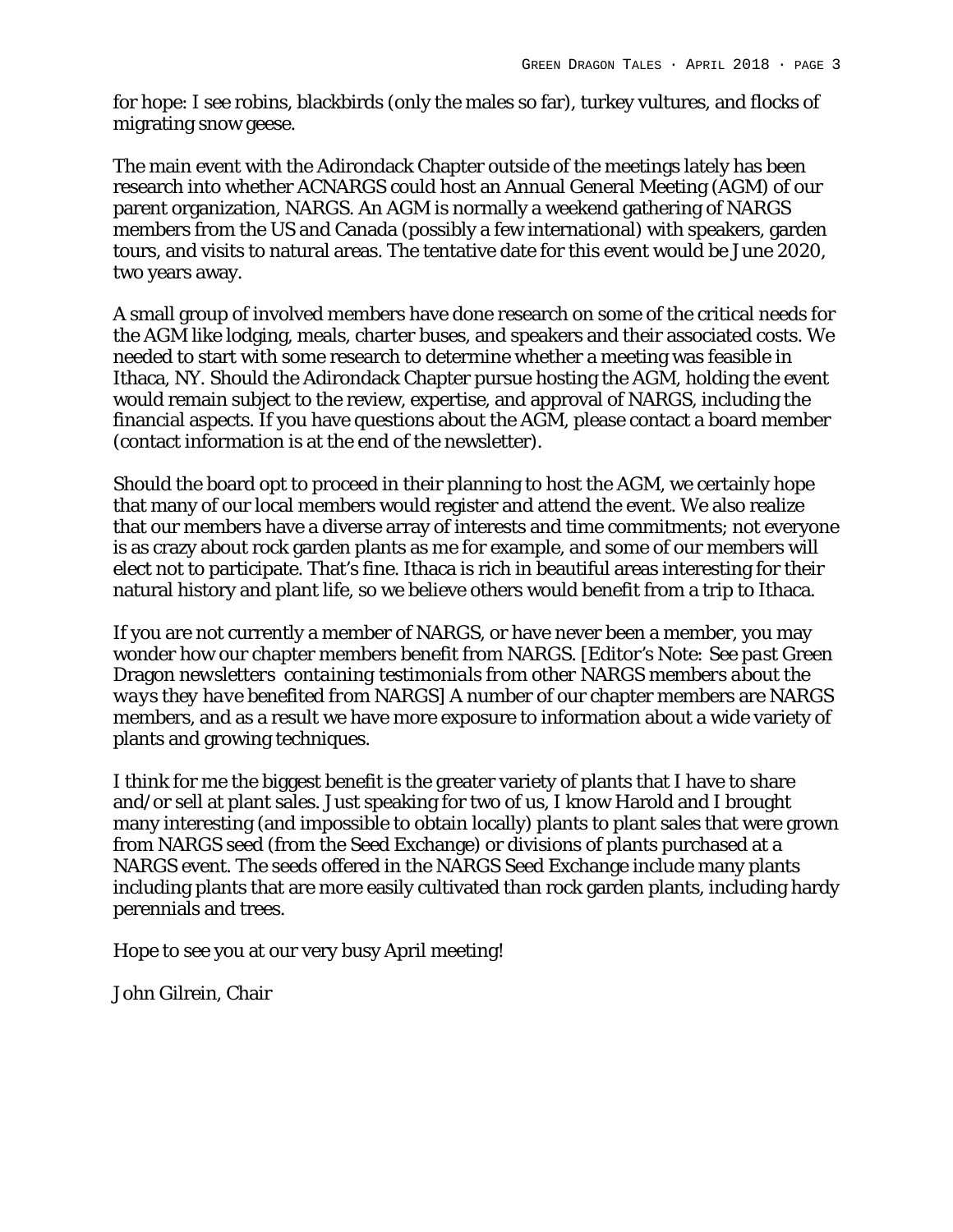## **PLANTS-OF-THE-MONTH: ANEMONE & EPIMEDIUMS**

*Marlene Kobre, POM Coordinator*



*Anemone multifida*

For our April POM offering I've chosen three plants from Edelweiss Perennials in Canby, Oregon: *Anemone multifida*, which was featured in Bella's and Barb's slide show at the last meeting, and two from the Epimedium genus, *E. grandiflorum*  'Dark Beauty' and *E x rubrum* 'Sweetheart.' The photos are provided by Edelweiss Perennials and are used by permission.

*Anemone multifida* **(Family Ranunculaceae)**  This species, commonly known as the cutleaf windflower, Pacific anemone, or globe anemone, was originally native to northern North America from Alaska to New York and also as far south as Arizona and New Mexico. The New England Wildflower Society reports, sadly, that it has become increasingly rare, and in the northeast is now documented only in Maine and Vermont, where it appears in shady,

woodland, north-facing settings, often in cracks and ledges with moist, alkaline soil. In such settings the flowers and leaves are said to be delicate, but to grow more vigorously in less harsh conditions.

The silver-green, fern-like foliage forms a mound, from which grow upright stalks bearing many butter yellow flowers that can last for several weeks. The flowers are followed by wooly seed heads later in the summer. Edelweiss says that it prefers a rich, well-drained soil but that once established it can also tolerate drought. It is also tolerant of a wide range of soil conditions from alkaline to acidic. Among its other virtues, it can be divided in spring or fall, it is long lived, and it is deer and rabbit resistant.

**Flowers:** Butter yellow **Leaves:** Silver-green, fern-like, basal **Height:** 8-12" **Zone:** 5 **Light:** Shade-part shade **Soil:** Rich, moist, well drained, alkaline, neutral, or acidic **Bloom Time:** May and June, perhaps even July

#### **EPIMEDIUM (Family Berberidacaeae)**

Among its common names including barrenwort, bishop's hat, and fairy wings, all of which refer to either its habitat or its appearance, I am most intrigued by horny goat weed and rowdy lamb herb. I have not yet discovered an explanation of their origins or meanings, but it is tempting to imagine the possibilities.

Endemic to China and other parts of Asia, this genus has recently undergone an explosive proliferation of new species and cultivars, which vary greatly and many of which have not yet been fully tested for hardiness and reliability. Despite the variability in growth habit, leaf shape, and the form and number of the flowers, they are all rhizomatous and display flowers with a complex four-part form that includes outer sepals and larger inner sepals that are petal-like. These inner sepals surround four true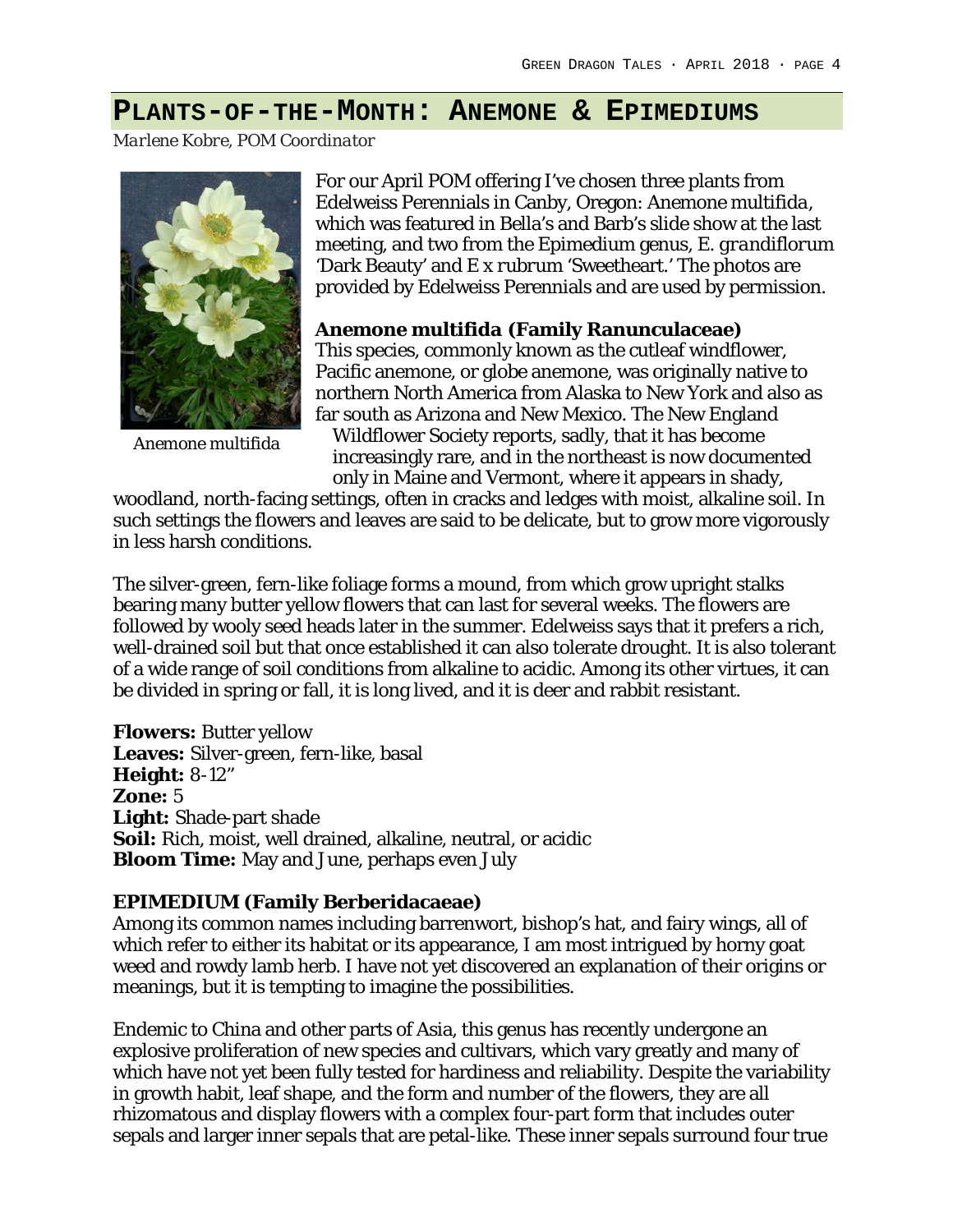petals that often project a "spur" longer than the sepals. The appearance once reminded someone of a bishop's hat.

They can be vigorous and attractive groundcovers with a long season of interest. In spring the handsome, dense leaves are often dramatically tinted red, copper, or bronze, and they combine with exciting flower colors and forms. The foliage persists into autumn, often turning intense shades of purple and red. Though the foliage on some cultivars may be semi- evergreen, it is best to cut back the old foliage in spring before the new leaves emerge so as not to detract from their beauty.

#### *Epimedium x rubrum* **'Sweetheart'**

Tony Avent, owner of Plant Delights Nursery, in his customarily exuberant style, lavishes praise on this hybrid, finding it much superior to E. x rubrum because of its larger, darker, semi-evergreen foliage. In the spring the leaves are edged and even flushed with red, putting on a "stunning show," and the clusters of bright pink flowers are "scrumptious." Avent predicts "this is sure to become the new industry standard." With somewhat more restraint, Edelweiss recommends it as a "great bold groundcover for shade."



*E. x rubrum* 'Sweetheart'

**Flower Color:** Dark rose-pink sepals and creamy white cups with spurs. **Leaves:** Large, heart shaped, with red edges in spring—turning green. **Height:** Flowers 12-18"; leaves 18-24." **Zone:** 4 **Light:** Half shade, but will tolerate both more sun and full shade.

**Soil and Moisture:** Humus-rich with good drainage. Drought tolerant, but Edelweiss advises watering regularly the first year.

**Bloom Time:** April-May



*Epimedium grandiflorum* 'Dark Beauty'

#### *Epimedium grandiflorum* **'Dark Beauty'**

For me, the contrast between the chocolate/purple foliage and the bicolor flowers is reason enough to invite this plant into the shade garden. Since it is commercially relatively rare (hence the higher price), Avent urges us to "get 'em while you can."

**Flowers:** Large and bi-color, with purple sepals and white outer spurs and petals.

**Leaves:** Emerge purple/chocolate in spring, to make a striking contrast with the flowers, then turning green.

**Height:** 12" **Zone:** 5 Light: Part sun to light shade **Soil and Moisture:** Humus-rich, moist, free-draining. **Bloom Time:** April-May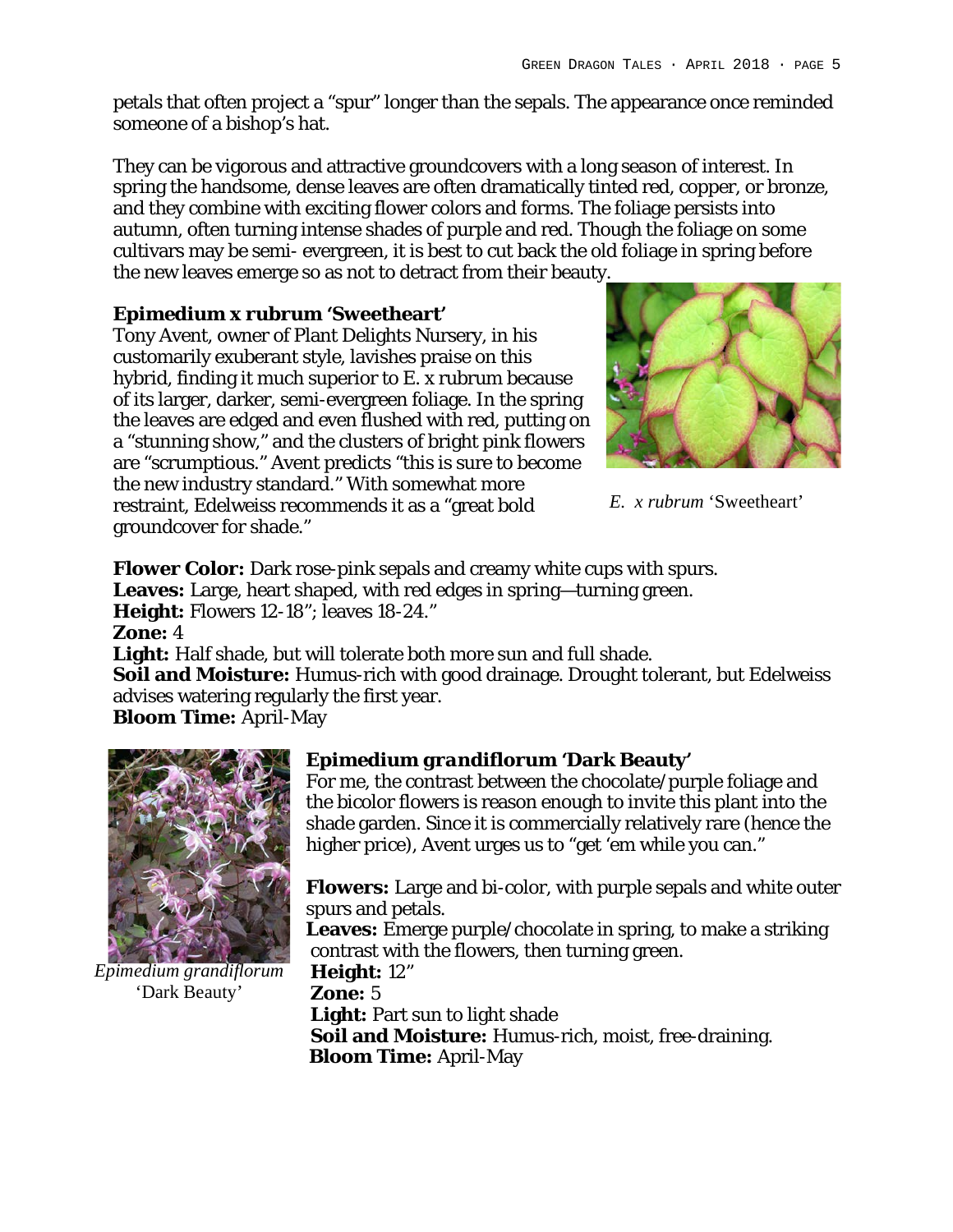# **SPRING RENEWAL…YOUR 2018 MEMBERSHIP THAT IS!**

*Mary Stauble, Membership Coordinator*

If you have not renewed for 2018, you should do it now so you'll be eligible to purchase the plant-of-the-month and get free seedlings at the seedling exchange! The renewal form is at **http://www.acnargs.org/join.pdf**. Your membership status is reported to you in the email with the newsletter link. Contact Mary Stauble at **mes2@cornell.edu** if you have any questions.

*To our Chapter members: A membership directory is published electronically every year in September and accompanies the September newsletter as an attachment. For those who receive a paper copy of the Green Dragon, you will be mailed a printed directory. To respect our members' privacy we do not post the directory online.*

### **HORTICULTURE TOUR OF IRELAND**

*Chrys Gardener, CCE Horticulture Educator*



Dactylorhiza fuchsiii, *Common Spotted Orchid in the Burren. Photo by Chrys Gardener*

Ireland is renowned for spectacular scenery and a fantastic climate for plants, both native and exotic. Join CCE Horticulture Educator Chrys Gardener on a 10-day trip to the west of Ireland from June 24 to July 2, 2019. Chrys lived and worked in County Clare, Ireland as a horticulturist from 2008-2012 and has an intimate knowledge of the most amazing gardens and natural areas to visit, including some that are not normally featured on the usual tourist itineraries.

The tour will feature visits to unique botanical gardens and castles, coastal cliff top walks, a two-night stay on the Aran Islands, and a special highlight of the trip, a guided walk in the Burren National Park. The Burren is a unique geologic area, made up of limestone 'pavements' and crevices, and is home to many rare species of orchids as well as wildflowers originally from Mediterranean and Arctic regions growing side by side.

For more information, including a detailed itinerary with links to destinations and accommodation, contact Chrys Gardener at **chrysgardener@gmail.com** or call **607- 379-8287**. Don't delay! Space is limited to 24 people, with half of those already reserved.

## **CYCLAMENS: CRACKING THE CODE**

*Betty Ann Addison. Reprinted by permission from* Minnesota Rock Plant Notes*, March 2018 issue*

Turning the corner in a woodland path at the Denver Botanic Garden many years ago, I was blown away by hundreds of blooming cyclamen like a Persian carpet thrown down under the trees! An array of leaf patterns made each individual plant glow like an article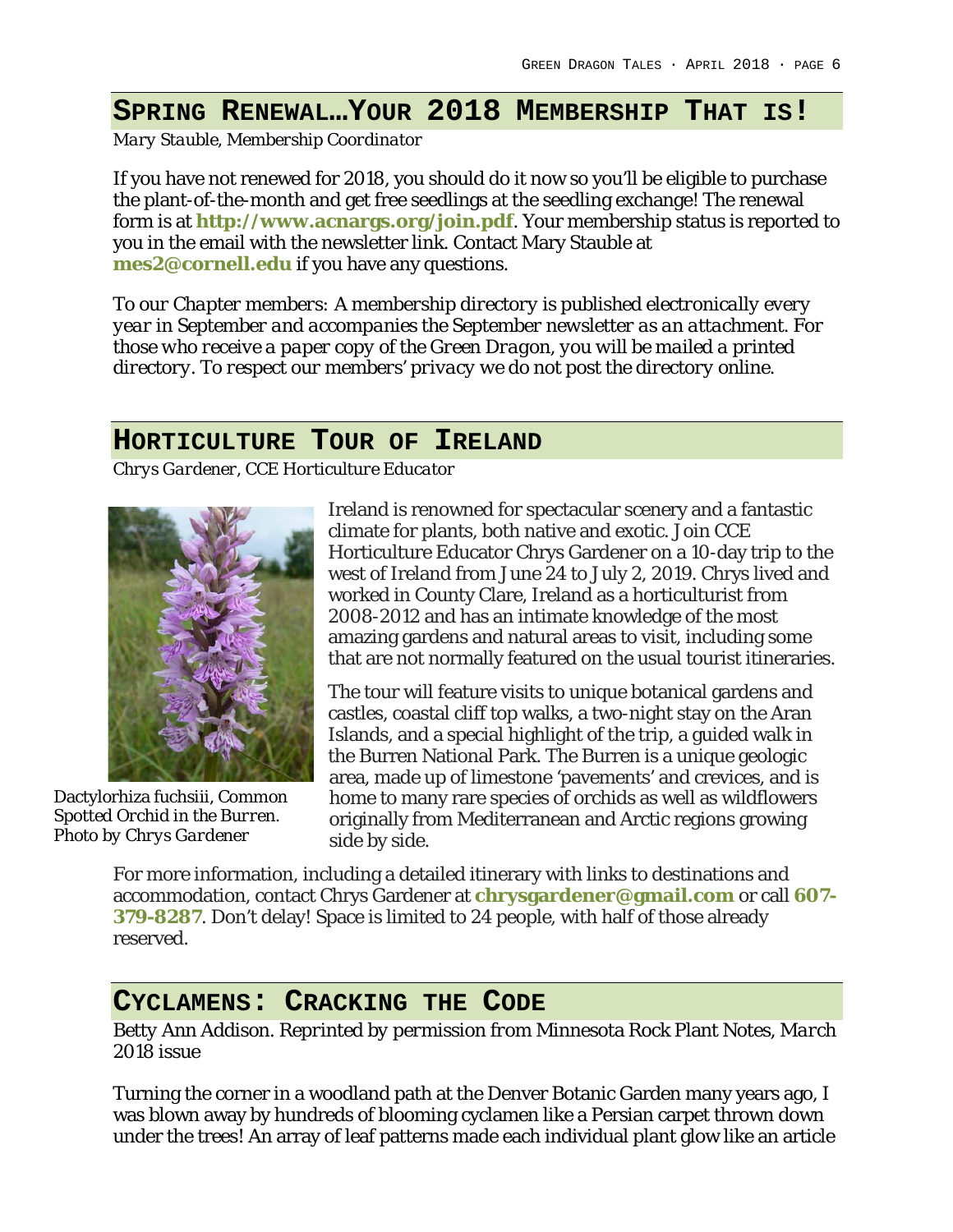of carved jade. From that moment, it became an obsession to find out the secret for such rich abundance in a cold climate.

Who hasn't admired cyclamen as a potted plant that must be wintered indoors? Its wild relatives still live in the mountains of Persia (Iran) and many species are widespread in Europe and Asia growing in woodlands. Chasing a Minnesota hardy species has led down many a dead end, and I won't bore you with the details of the species I tried which wasted time, money and emotion.

The elusive plant was right under my nose all the time. *Cyclamen purpurescens* is the sole cyclamen that I have found reliably hardy without winter cover [in zone 3-4 Minnesota]. In addition, it grows its beautiful leaves and flowers all summer, not going dormant like most others. But, just like a lot of desirable plants, *C. purpurescens* must be "happy in the summer to be hardy in the winter". I had tried this species before, putting it in rich soil in shade. It dwindled and finally expired. Imagine my delight the next spring when I was tidying up a patch of Epimedium across the yard, as I found a couple of cyclamen seedlings hidden beneath. Ants must have carried them away. They were tucked in among the roots, certainly dry. That was my first hint, that just like rhododendrons, the first rule of cyclamen growing is drainage.

Luckily, three years ago in fall, I was given a generous amount of seed. Planted in humus rich, gravelly soil in pots in the greenhouse they rested until spring and then started to germinate, more and more. There were literally hundreds of them by May! What to do with them? A few were planted around my home in garden soil, but the bulk of them went in the rhododendron garden across the street.

When we purchased that property, 5 years ago, it was pure sand under a forest of White Oaks. We covered the gardens-to-be one to two feet deep with wood chips, watered and fertilized them and let them decay. Now the soil is like chocolate cake and plants can be dug up with your hand. Rhododendrons on trial take up the center of the beds, but the edges, next to the logs marking the paths, seemed like the perfect place to line the cyclamen out. Each plant was only as big as my thumbnail, but in expectation, they were placed 6" apart.

That first summer, it was clear that something was going on. By August the plants were as big as my palm, and a few were blooming! Meanwhile, the plants in rich garden soil with clay, were merely surviving. They were only novelties to be pointed out, whereas those growing in the woodland soil attracted attention on their own for their lush leaves and flowers.

Last spring, after a hard winter with little snow, I watched them with trepidation, hoping to find a few hardy ones. However, every single one of the plants in the woodland soil survived and soon started blooming! Individual plants bloomed from May to November, and many rebloomed. Seedlings from the previous year emerged and were transplanted to expand the beds. Best of all, the leaf patterns varied from highly marbled, to "Christmas Tree"—with the image like a tree or maple leaf in the center--to solid silver, with all manner of individual variation. Flower color varied from pink to ruby and the plants brought enough variety to satisfy most any collector.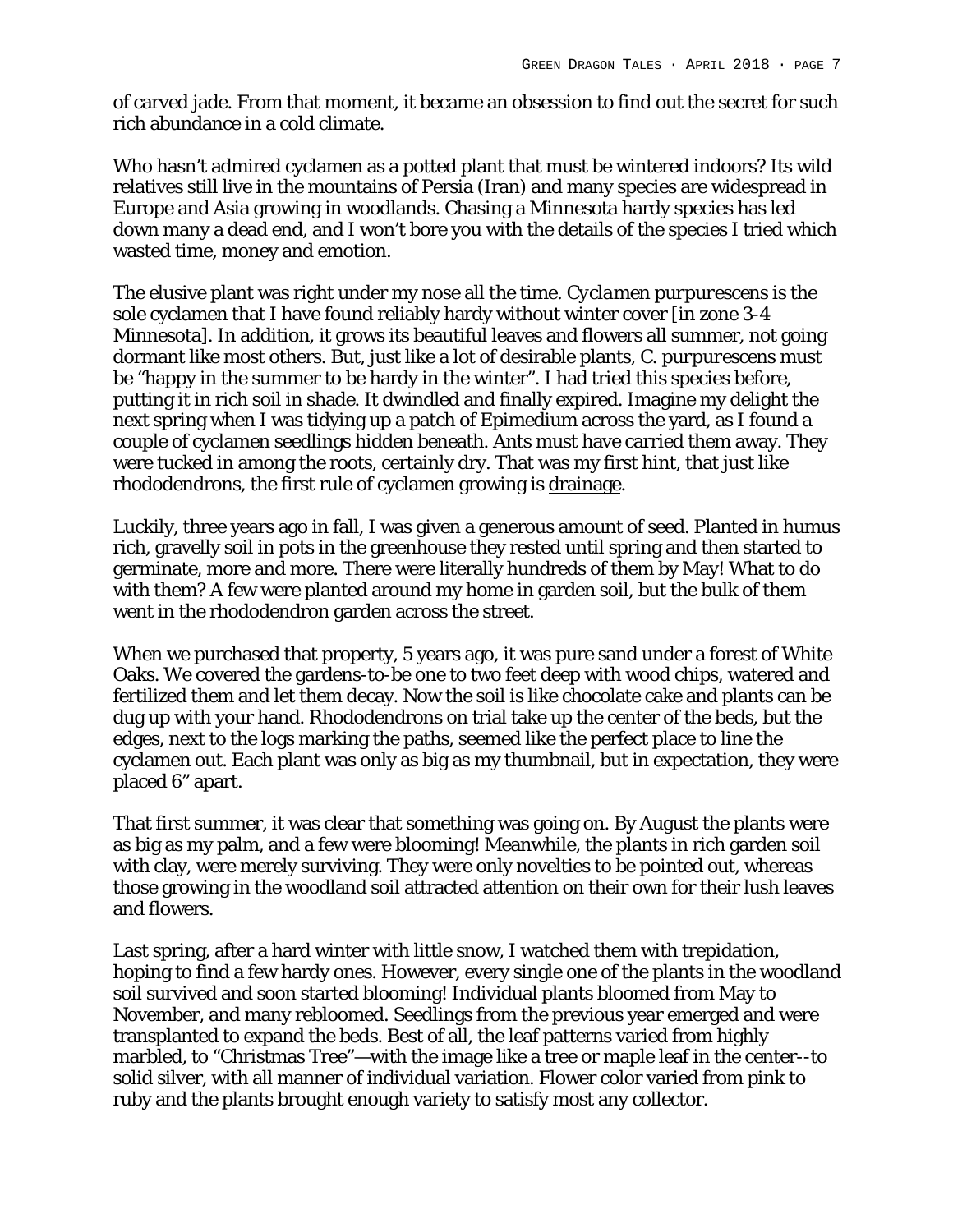If you plan to try these special plants, it is worthwhile to prepare a spot in part shade morning sun is ideal—and collect leaf mold to make a bed at least a foot deep. Especially if your soil is clay based, make a raised berm, edged with logs, which allows excess water to drain away.

One of the fascinating things about cyclamen is the cunning way they plant their own seeds. Really. Once the flower is pollinated, the stem begins to curve downward, ending up in a tight coil surrounding the seed, tucked at the base of the leaves. There, the seed is safe from birds, but ants often carry it far away for its nectar. That is how cyclamen disperse. In May, as the spring uncoils and the stem straightens, it drives the seed into the ground near the parent plant, thus creating one of those wonderful carpets I first saw in Denver!



Various leaf patterns of *Cyclamen purpurescens*

# **UPCOMING 2018 ACNARGS PROGRAMS**

*Mark your calendars! Unless otherwise specified, all local events start with a brown bag lunch at noon with the program following at 1 pm, and take place at the renovated Whetzel Room, 404 Plant Science Building, 236 Tower Road, Cornell University, Ithaca, NY.*

April 21: Anna Leggatt: 2 talks at 11am and 1pm. #1 at 11am: Favorite Plants from Around the World and Can We Grow Them? AND #2 at 1pm: Rock Gardening, Troughs, Screes and Sand Beds

May 20: Plant Sale fundraiser as part of CCETC's Garden Fair. **NOTE the change of date!** This is the Sunday following Mother's Day week-end.

June 13-29: NARGS-sponsored botanical tour to Yunnan China. Info **here.**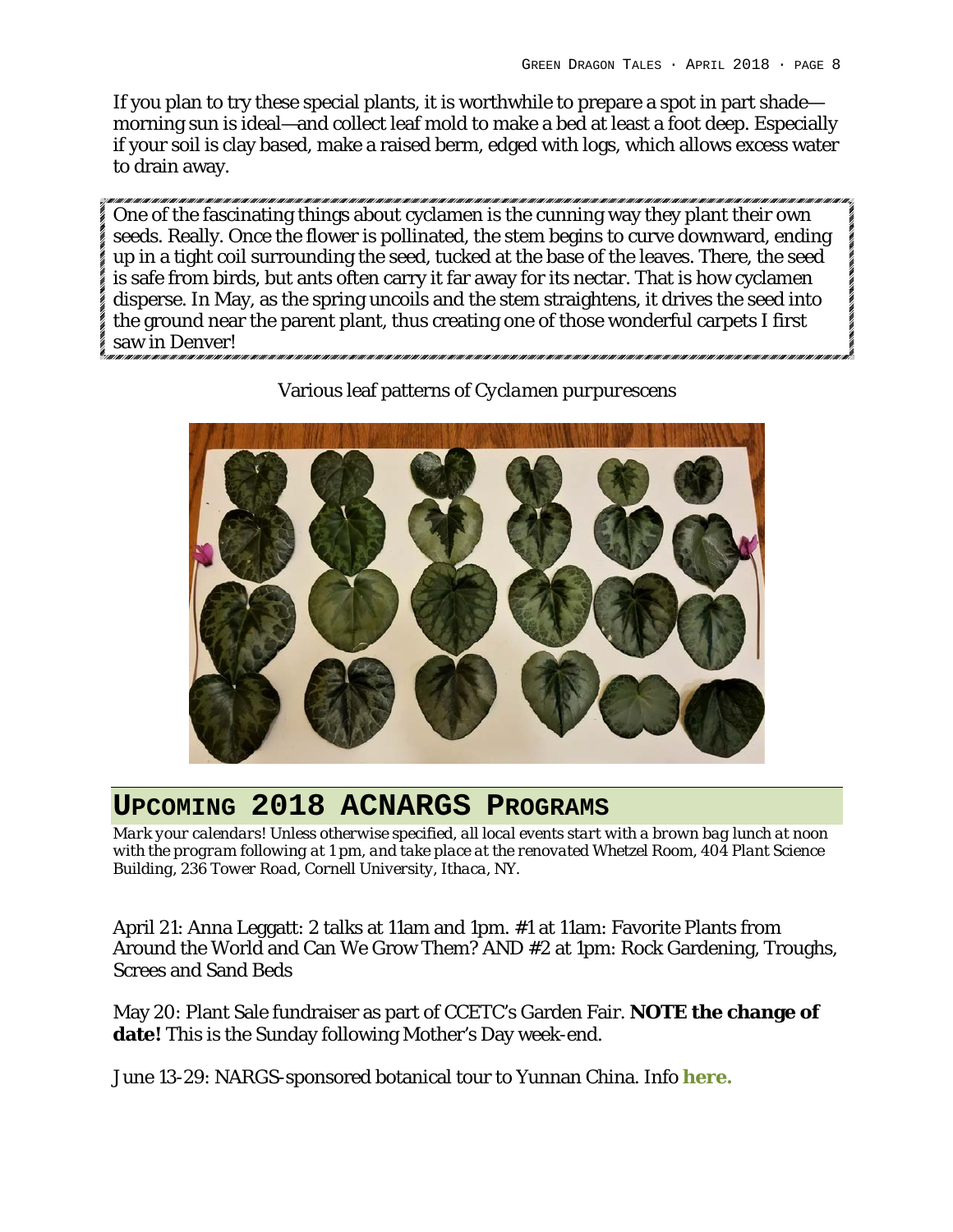July 6-8: "Where Alpines Meet the Sea," NARGS Annual Meeting in St. John's Newfoundland, Optional post-conference trip: July 9 – 15. Info here: **Newfoundland Meeting & Post-Conference Tour**.

August 18: Members' Only Plant Sale and Annual Picnic, Cass Park Picnic Pavilion, Route 89, adjacent to the Ithaca Children's Garden, across from the Cayuga Inlet and Waterfront Trail and site of the trailhead to the Black Diamond Trail

May 3-5, 2019: "Rooted in Diversity," NARGS Study Weekend in the Philadelphia area, sponsored by Delaware Valley Chapter NARGS. More details to follow.

May 8-11, 2021: International Rock Gardening Conference, Perth Scotland. Start saving your pennies.

As we learn more details of these meetings they will be included in future newsletters, our blog, **acnargs.blogspot.com**, and our Facebook page, **http://www.facebook.com/acnargs**.

## **HAVE SOME/WANT SOME**

We're introducing a new monthly feature – a classified section – to facilitate your gardening wants and needs. Do you have too many large pots? Do you want some small pots? Do you have too many divisions (that will otherwise go into the compost)? Are you seeking a certain plant? The idea is to use this newsletter to express your "haves" to give away and "wants" for any items you are seeking. To post a request contact Carol Eichler at **carolithaca@gmail.com**. And I'll start if off.

**HAVE:**

Fine vermiculite for soil mix. Carol Eichler, **carolithaca@gmail.com**

Clay pots of various small-ish sizes, in storage at Tompkins Cooperative Extension greenhouse, 615 Willow Avenue. Help yourself.

Staghorn Fern offsets. My original was from our member-only sale and it is getting huge. Very easy and rewarding houseplant that gets hung outside in a tree in summer. I'll probably bring my "babies" to the April meeting. Carol Eichler, **carolithaca@gmail.com**

**WANT:**

Sturdy Styrofoam boxes. Carol Eichler, **carolithaca@gmail.com**

## **CALENDAR OF SELECT GARDEN EVENTS**

*To have a garden event in your area listed send all pertinent information to Carol Eichler at carolithaca@gmail.com*

April 14 & 15: VaVa Bloom, Dickamn Farms Greenhouses & Garden Center. **https://www.dickmanfarms.com/about-us/events/show/va-va-bloomgarden-show-95**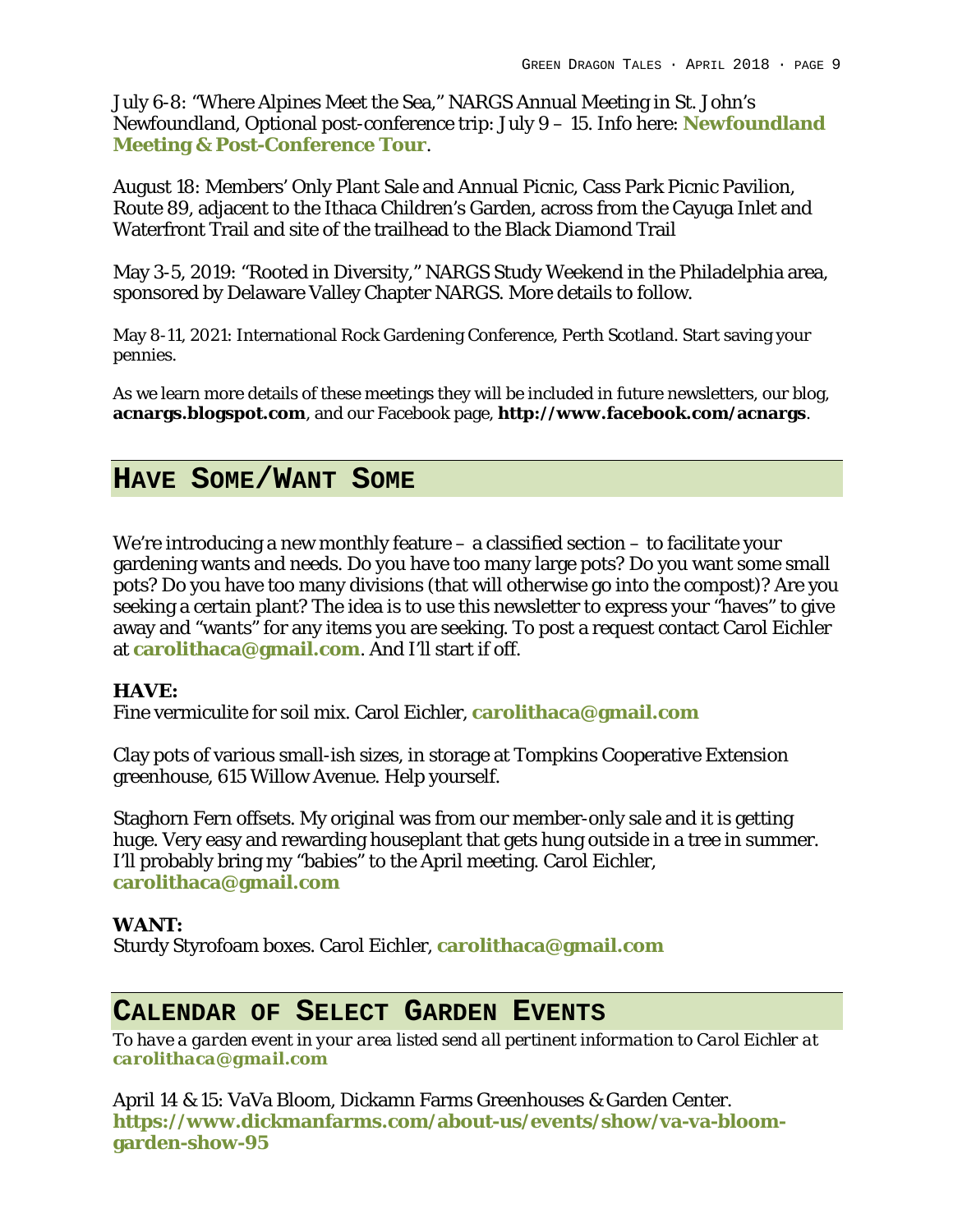April 14 & 15: Celebration of the Senses, Carol Watson Greenhouse, LaFayette, NY **https://www.carolwatsongreenhouse.com/special-events**

April 28: Stonecrop's Alpine Plant Sale, Cold Spring, NY. Info about this and other events at **stonecrop.org**

April 28: Gathering of Gardeners, Rochester NY. Info here **http://www.gatheringofgardeners.com/event-summary.php**

May 11-20: Rochester Lilac Festival. **https://www.rochesterevents.com/lilacfestival/**

May 19: All About Alpines workshop, Stonecrop. Info at **Stonecrop Calendar**.

May 19, 20, 26, 27: Linwood Gardens Tree Peony Festival. Also June 2, 3. **http://www.linwoodgardens.org/**

June 10: Southern Cayuga Garden Club Tour, Union Springs area. More info here **http://www.socayugagardenclub.org/home/mission-statement/calendar** when available.

July 7: Open Days in Tompkins County. Four gardens open 10-4. Admission charged. Fundraiser for Tompkins County Community Beautification Program. More info when available at **https://www.gardenconservancy.org/open-days/open-daysschedule**

July 14: Dryden Garden and Art Tour. Info when available **http://drydenbeautification.weebly.com/**

Cooperative Extension Horticulture Programs, located at 615 Willow Av., Ithaca. 607- 272-2292. Unless otherwise stated, classes require pre-registration and have a selfdetermining sliding fee scale. More info at **www.ccetompkins.org**

Finger Lakes Native Plant Society Meetings from 7-8:30pm at the Ithaca Unitarian Church annex (corner of Buffalo & Aurora, enter side door on Buffalo St. & up the stairs). More info at **www.FLNPS.org**. Plus FLNPS Walks meeting at different times and locations.

Cornell Botanic Gardens (formerly Cornell Plantations) calendar of events visit: **CBG Calendar**.

# **ABOUT US - ACNARGS**

We are an all-volunteer organization and one of thirty-eight NARGS affiliated chapters active in North America. Our annual Chapter activities include 6 program-speaker meetings, the *Green Dragon* newsletter, web and Facebook pages, garden visits, overnight garden trips, hands-on workshops, and 3 plant sales a year. Our meetings are informal, friendly gatherings that provide a wealth of information and offer a source for unusual plants, plus the opportunity to be inspired by other gardeners. The public is always welcome.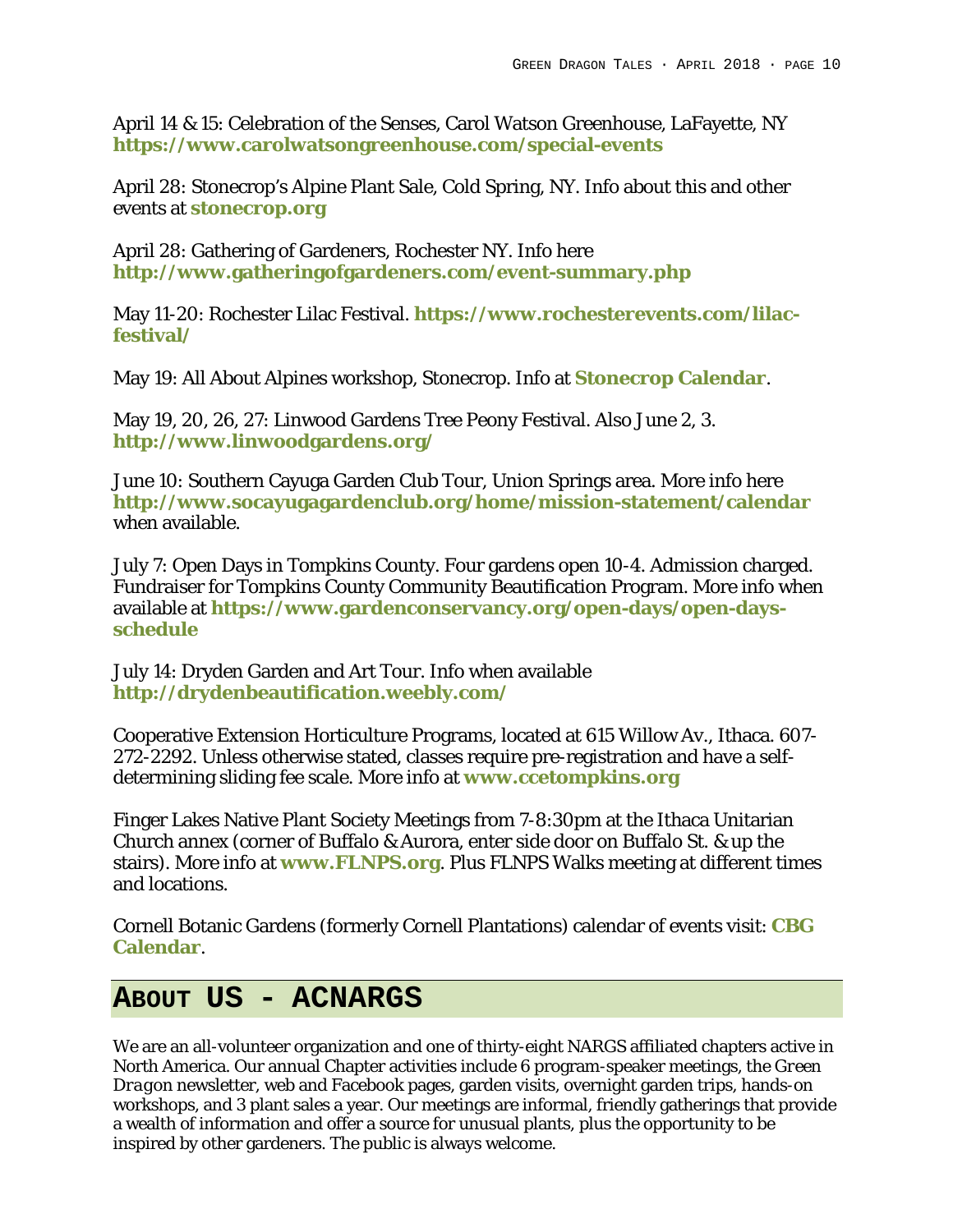Chapter membership starts at \$15 a year based on the calendar year. Membership includes these benefits: newsletter sent to you electronically (or option by mail for an extra fee), opportunity to travel on our planned overnight garden trips, annual membership directory, and plant sale discounts and member only sales, including Plant-of-the-Month sales. Download a membership form here: **http://www.acnargs.org/join.pdf**).

## **ABOUT NARGS NATIONAL**

NARGS National is our parent organization: We encourage you to join (online at **www.nargs.org**) for only \$40 a year. Benefits include a seed exchange, a quarterly publication, and an on-line web site featuring an archive of past publications, a chat forum and a horticultural encyclopedia. NARGS National also conducts winter study weekends and holds its Annual Meeting in interesting places where attendees have the opportunity to visit gardens, and take field trips, often to alpine areas, as well as hear talks by outstanding plants people from around the world. More recently, NARGS is offering botanical tours each year, both within the US and abroad.

## **2018 BOARD MEMBERS AND CONTACTS**

*If you want to volunteer, we'd love to hear from you!*

Chair: John Gilrein, **basecamp@alum.syracuse.edu** Program: Terry Humphries, **terryehumphries@gmail.com** Program Committee Members: **Could this be you?** Secretary: Mary Stauble, **mes2@cornell.edu** Treasurer: BZ Marranca, **mmm10@cornell.edu** Plant Sales Chair: David Mitchell, **dwm23@cornell.edu. Seeking a Co-Chair for 2018 to work alongside David…Why not you?** Plant Sales Committee Members: Michael Loos, BZ Marranca, Carol Eichler Plant of the Month: Marlene Kobre, **mkobre@ithaca.edu** Membership: Mary Stauble, **mes2@cornell.edu** New Member Hospitality: Nari Mistry, **nbm2@cornell.edu** Newsletter Editor: Carol Eichler **carolithaca@gmail.com** Calendar: Pat Curran, **pc21@cornell.edu** Webmaster, Program Tech: Craig Cramer, **cdcramer@gmail.com**

#### **GREEN DRAGON TALES**

Published eight times a year (Jan/Feb., March, April, May/June, July/Aug., Sept., Oct. Nov./Dec.). Submit articles by the fourth Friday of the month preceding publication to Carol Eichler, carolithaca@gmail.com**.** Note: The next issue of *The Green Dragon* will be our



May/June 2018 issue. The newsletter is always posted and printable each month on our website: **www.acnargs.org**

Map: Whetzel Room, Room 404 Plant Science Building, 236 Tower Rd., Cornell campus